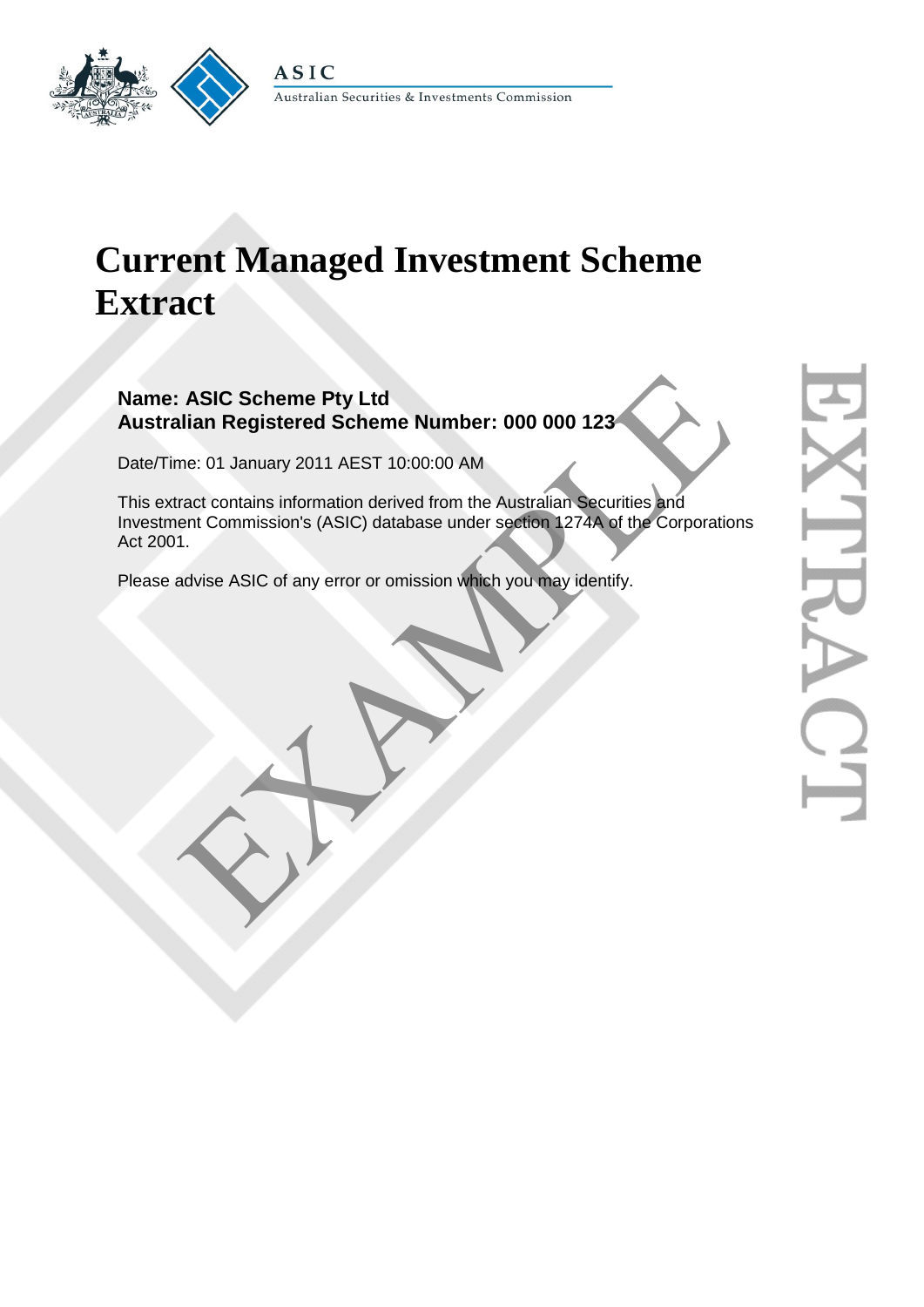| <b>Organisation Details</b>                                                                       |                                                                                                                                |                                   |                         |              | <b>Document Number</b>    |  |
|---------------------------------------------------------------------------------------------------|--------------------------------------------------------------------------------------------------------------------------------|-----------------------------------|-------------------------|--------------|---------------------------|--|
| <b>Current Organisation Details</b>                                                               |                                                                                                                                |                                   |                         |              |                           |  |
| Name:<br>ARSN:<br>Registration date:<br>Next review date:<br>Name start date:<br>Status:<br>Type: | <b>ASIC Scheme Pty Ltd</b><br>000 000 123<br>01/01/2011<br>01/01/2011<br>01/01/2011<br>Registered<br>Managed Investment Scheme |                                   |                         |              | 000 000 123               |  |
| <b>Responsible Entity</b>                                                                         |                                                                                                                                |                                   |                         |              |                           |  |
| Organisation number:<br>Name:<br>Start date:<br>Registered address:                               | 000 000 123<br><b>ASIC Company Limited</b><br>01/01/2011<br>123 New Street<br>Melbourne VIC 3000                               |                                   |                         |              | 000 000 123               |  |
| <b>Compliance Plan Auditor</b>                                                                    |                                                                                                                                |                                   |                         |              |                           |  |
| Name:<br>Start date:<br>Registered address:                                                       | John Citizen<br>01/01/2011<br>123 New Street<br>Melbourne VIC 3000                                                             |                                   |                         |              | 000 000 123               |  |
| <b>Scheme Auditor</b>                                                                             |                                                                                                                                |                                   |                         |              |                           |  |
| Organisation No:<br>Name:<br>Start date:<br>Registered address:                                   | 000 000 123<br><b>ASIC Company Pty Ltd</b><br>01/01/2011<br>123 New Street<br>Melbourne VIC 3000                               |                                   |                         |              | 000 000 123               |  |
| Person Winding Up a Scheme                                                                        |                                                                                                                                |                                   |                         |              |                           |  |
| Name:<br>Address:<br>Start date:                                                                  | John Citizen<br>123 New Street<br>Melbourne VIC 3000<br>01/01/2011                                                             |                                   |                         |              | 000 000 123               |  |
|                                                                                                   |                                                                                                                                |                                   |                         |              |                           |  |
| <b>Financial Reports</b>                                                                          |                                                                                                                                |                                   |                         |              |                           |  |
| <b>Report due</b><br><b>Balance</b><br>date<br>date                                               | <b>AGM due</b><br>date                                                                                                         | <b>Extended</b><br><b>AGM</b> due | <b>AGM held</b><br>date | Outstanding  | <b>Document</b><br>number |  |
| 01/01/2011<br>01/01/2011                                                                          | 01/01/2011                                                                                                                     | 01/01/2011                        | 01/01/2011              | $\mathsf{N}$ | 000 000 123               |  |

| <b>Annual Return Document List</b> |      |                    |                             |                        |                                 |                         |              |
|------------------------------------|------|--------------------|-----------------------------|------------------------|---------------------------------|-------------------------|--------------|
|                                    | Year | Return due<br>date | <b>Extended</b><br>due date | <b>AGM</b> due<br>date | <b>Extended AGM</b><br>due date | <b>AGM held</b><br>date | Outstanding  |
|                                    | 2011 | 01/01/2011         | 01/01/2011                  | 01/01/2011             | 01/01/2011                      | 01/01/2011              | <sup>N</sup> |